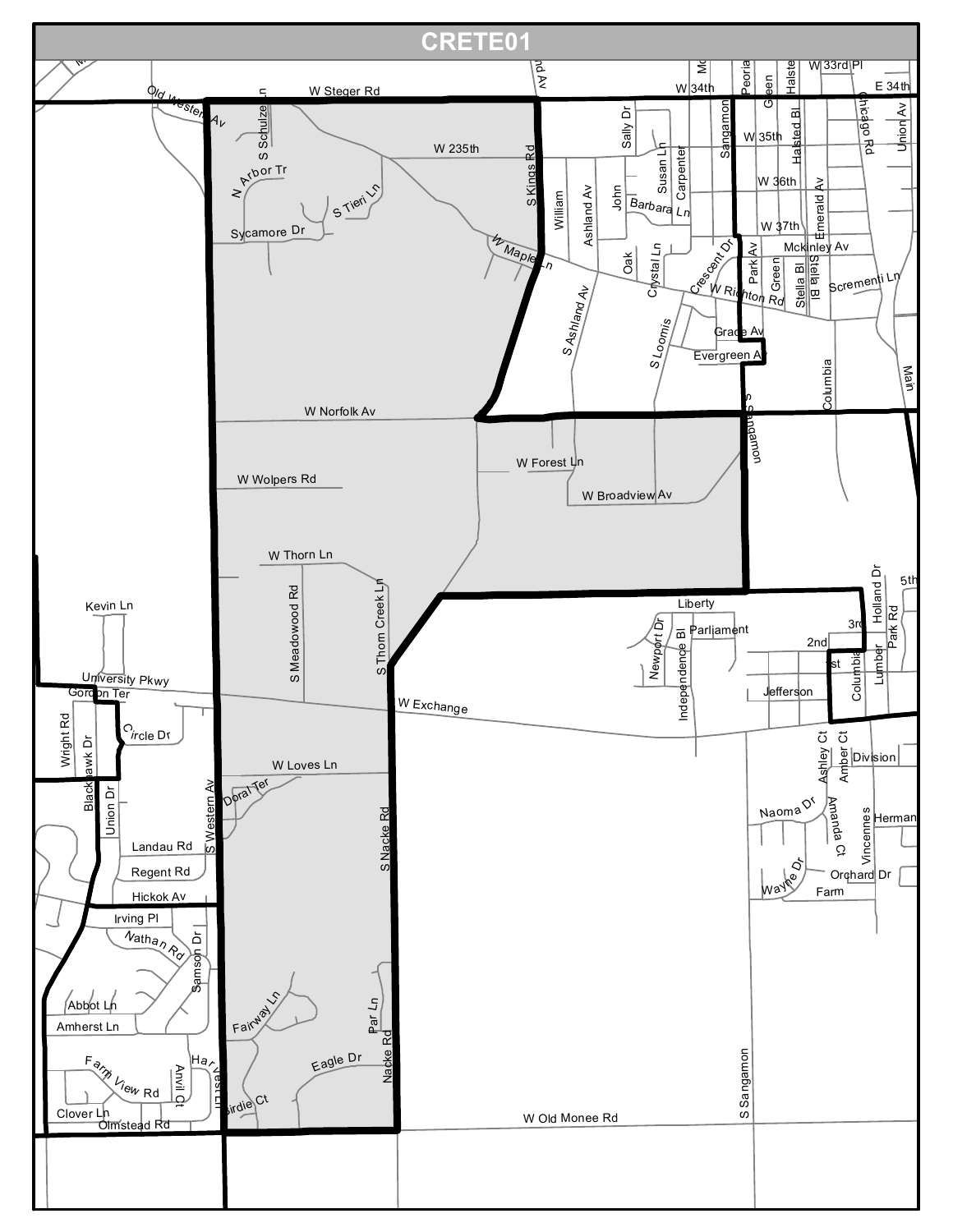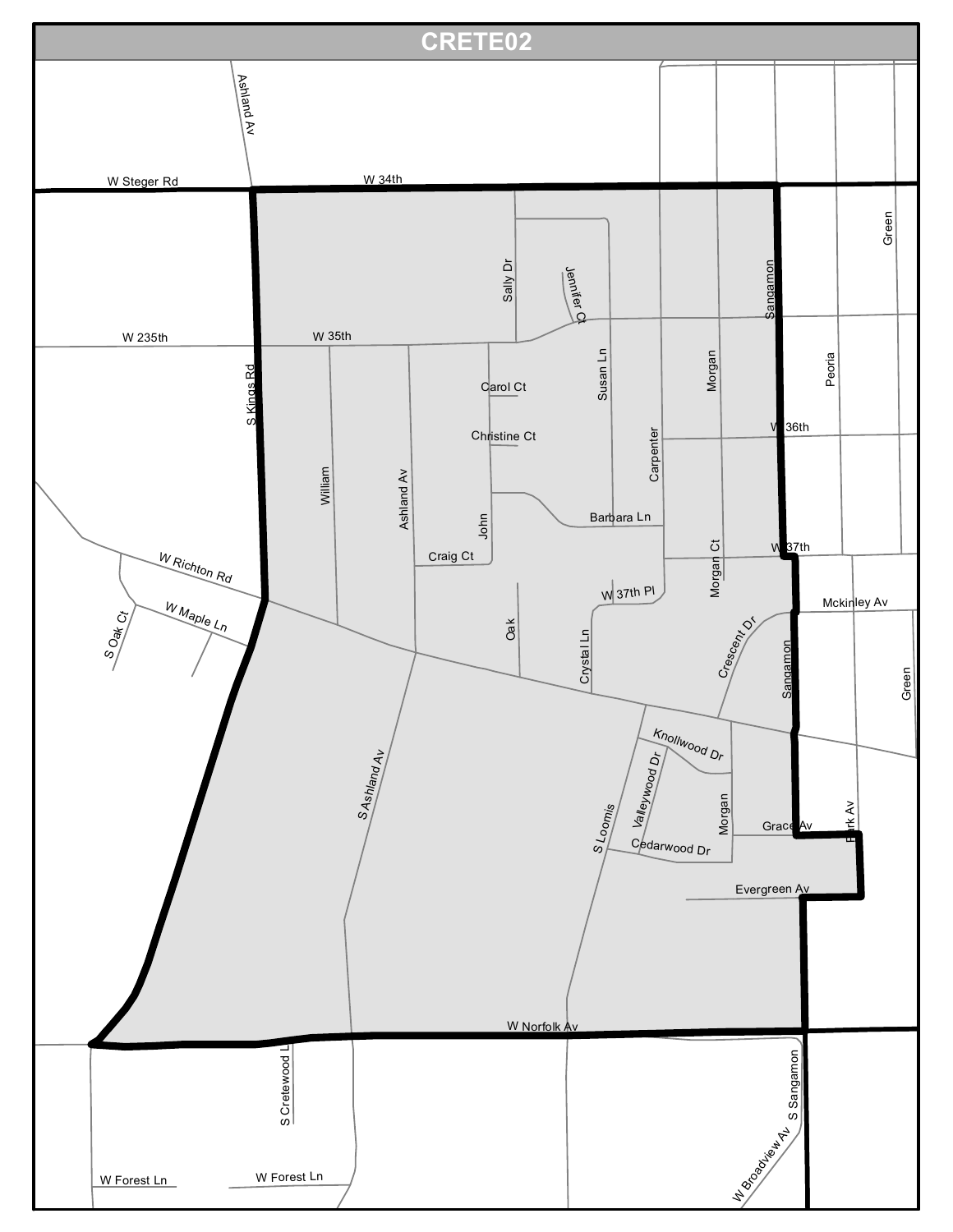## **CRETE03**

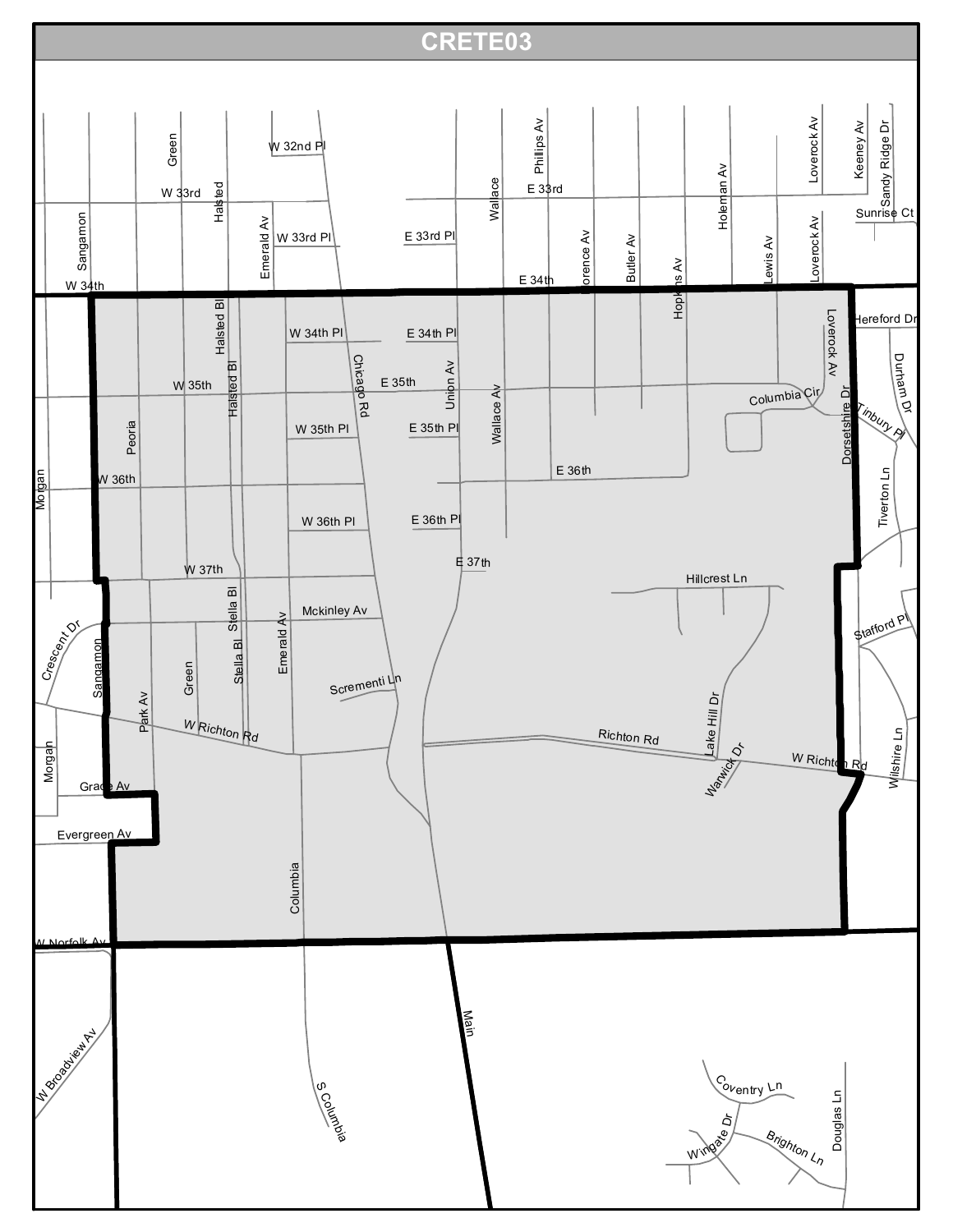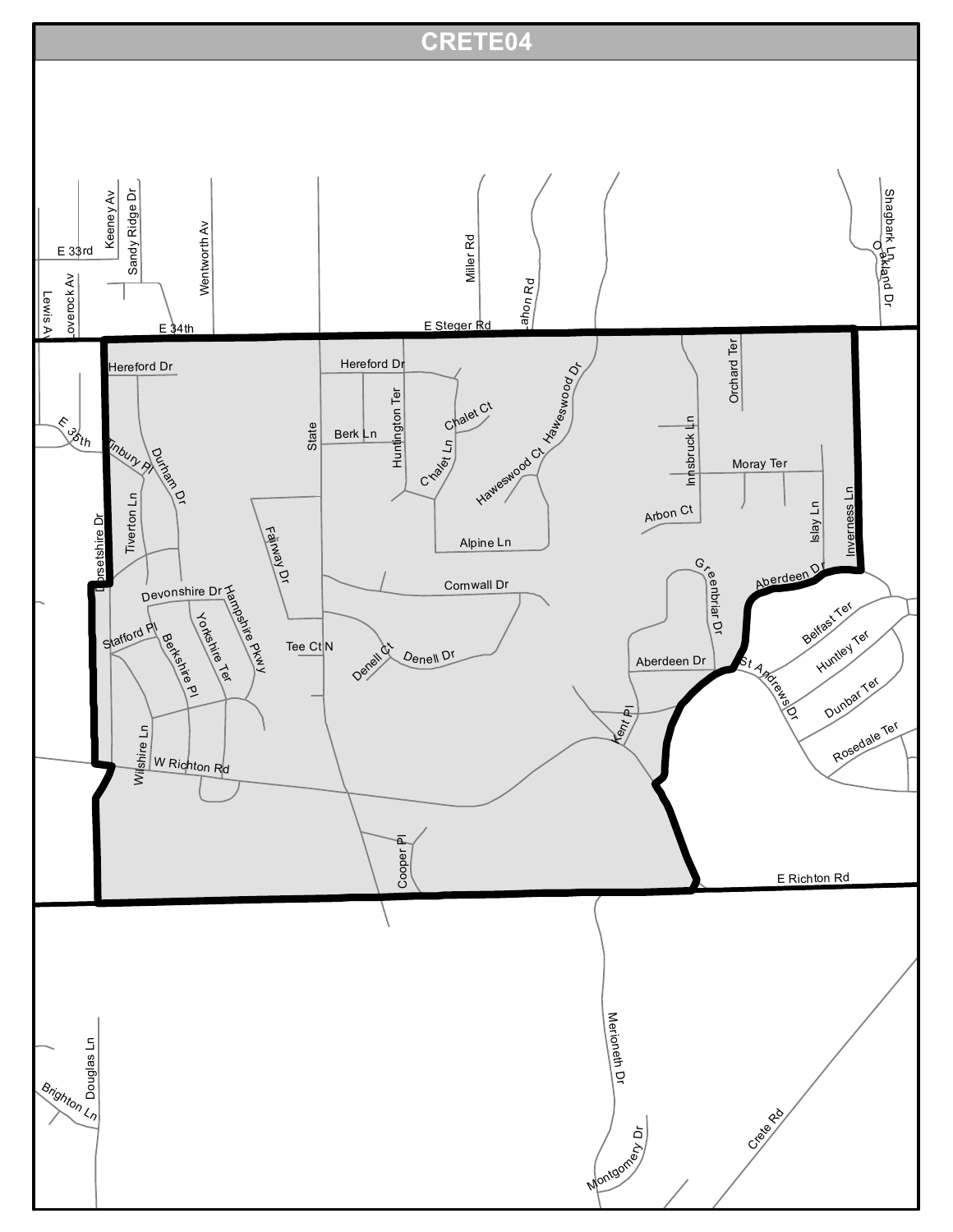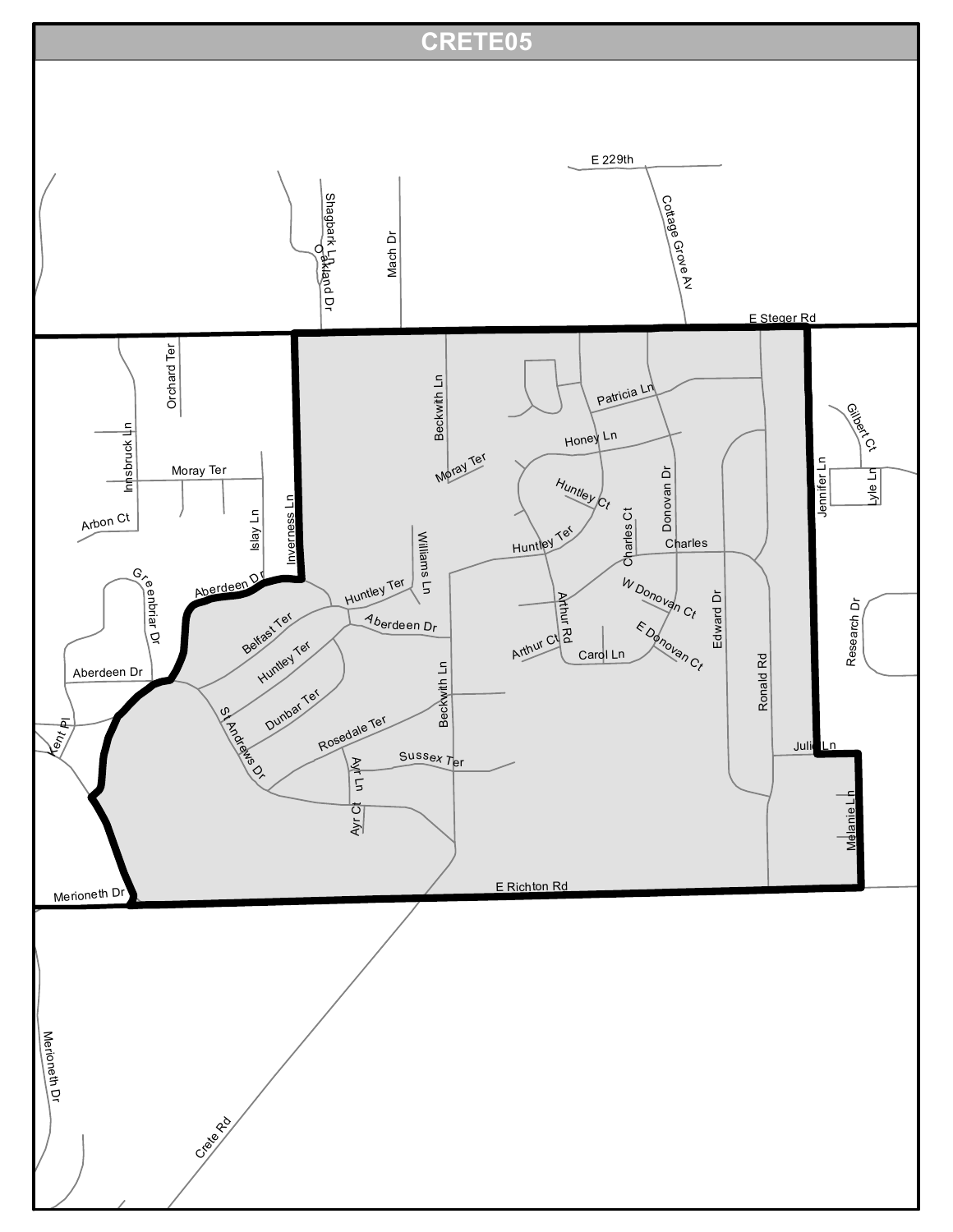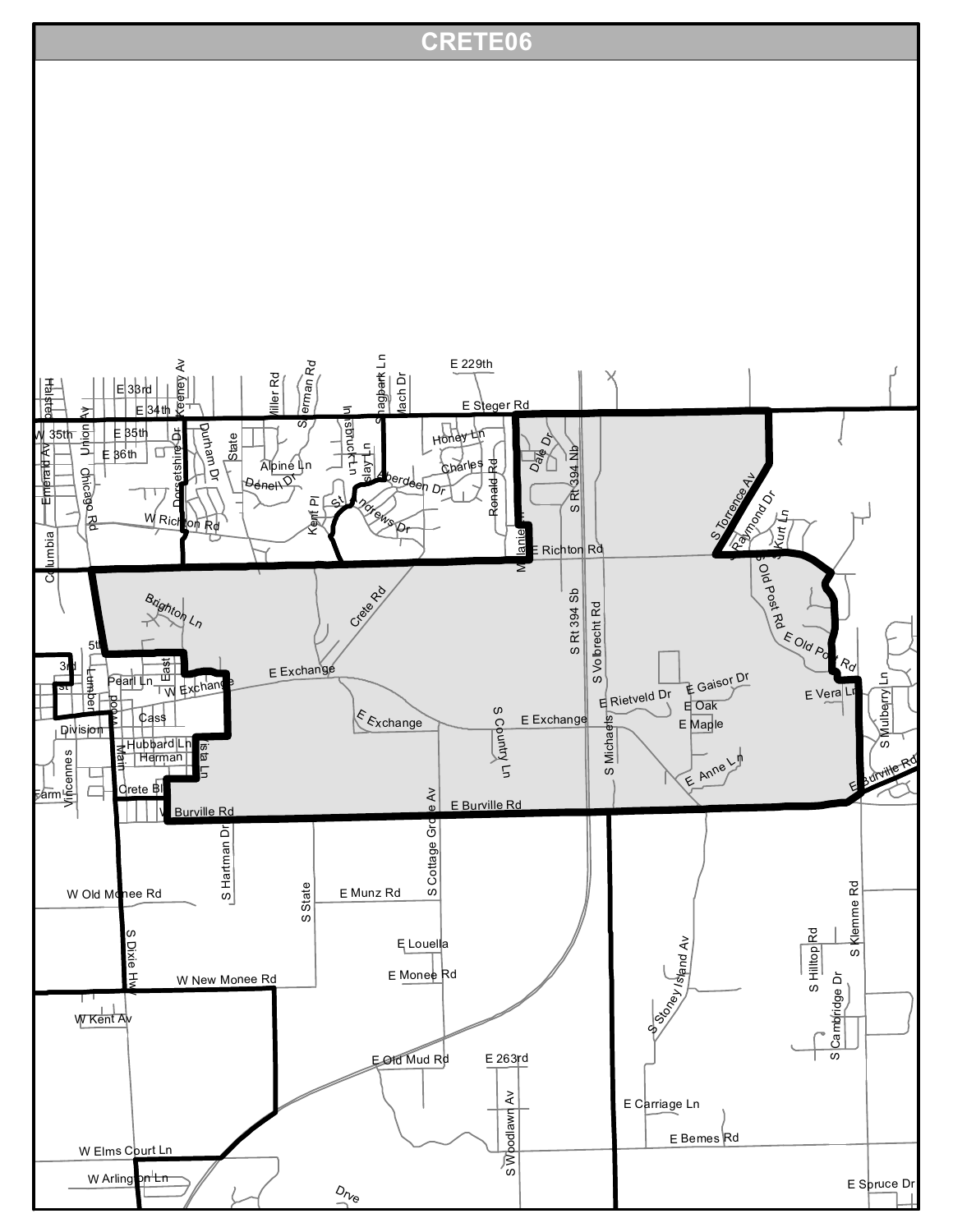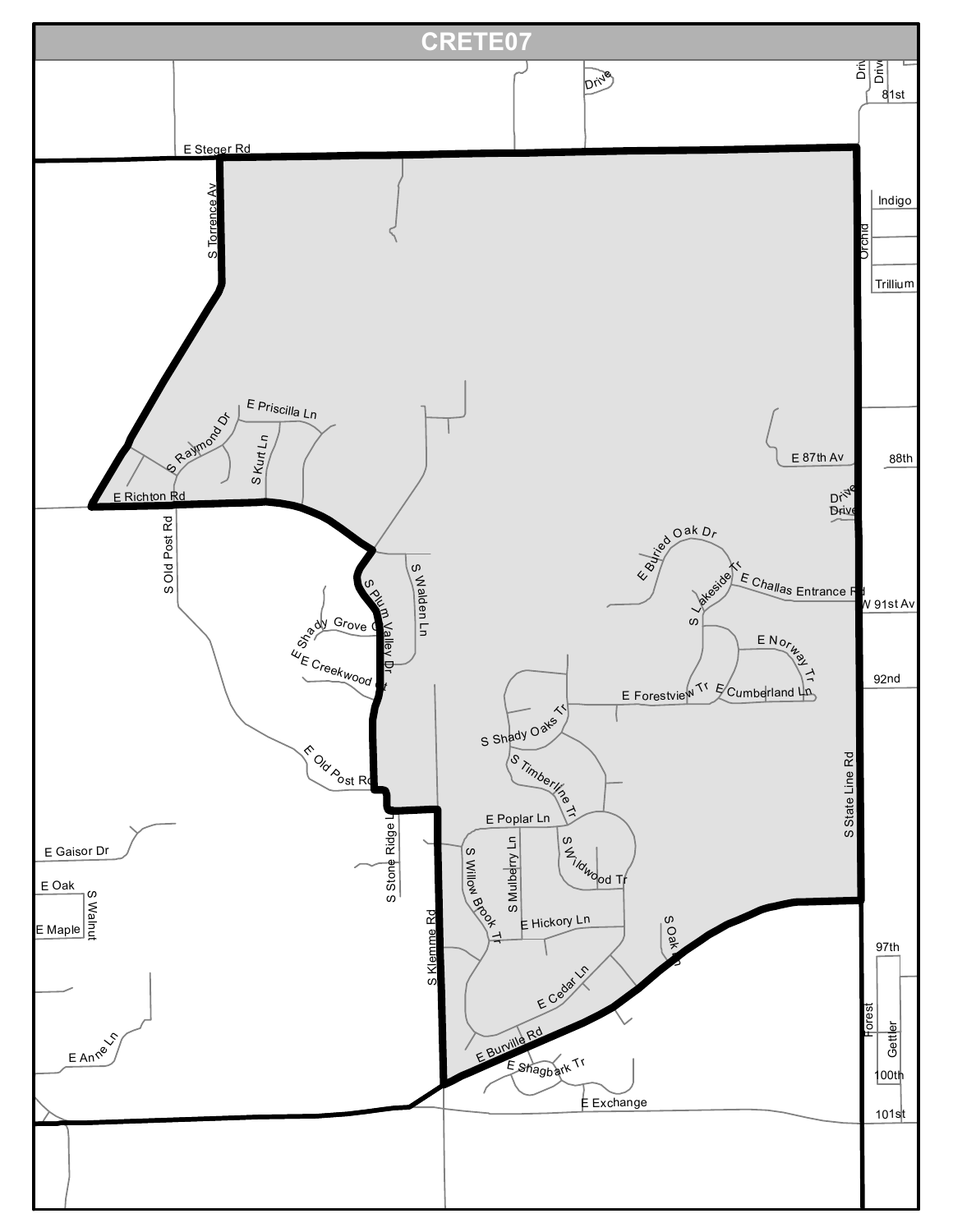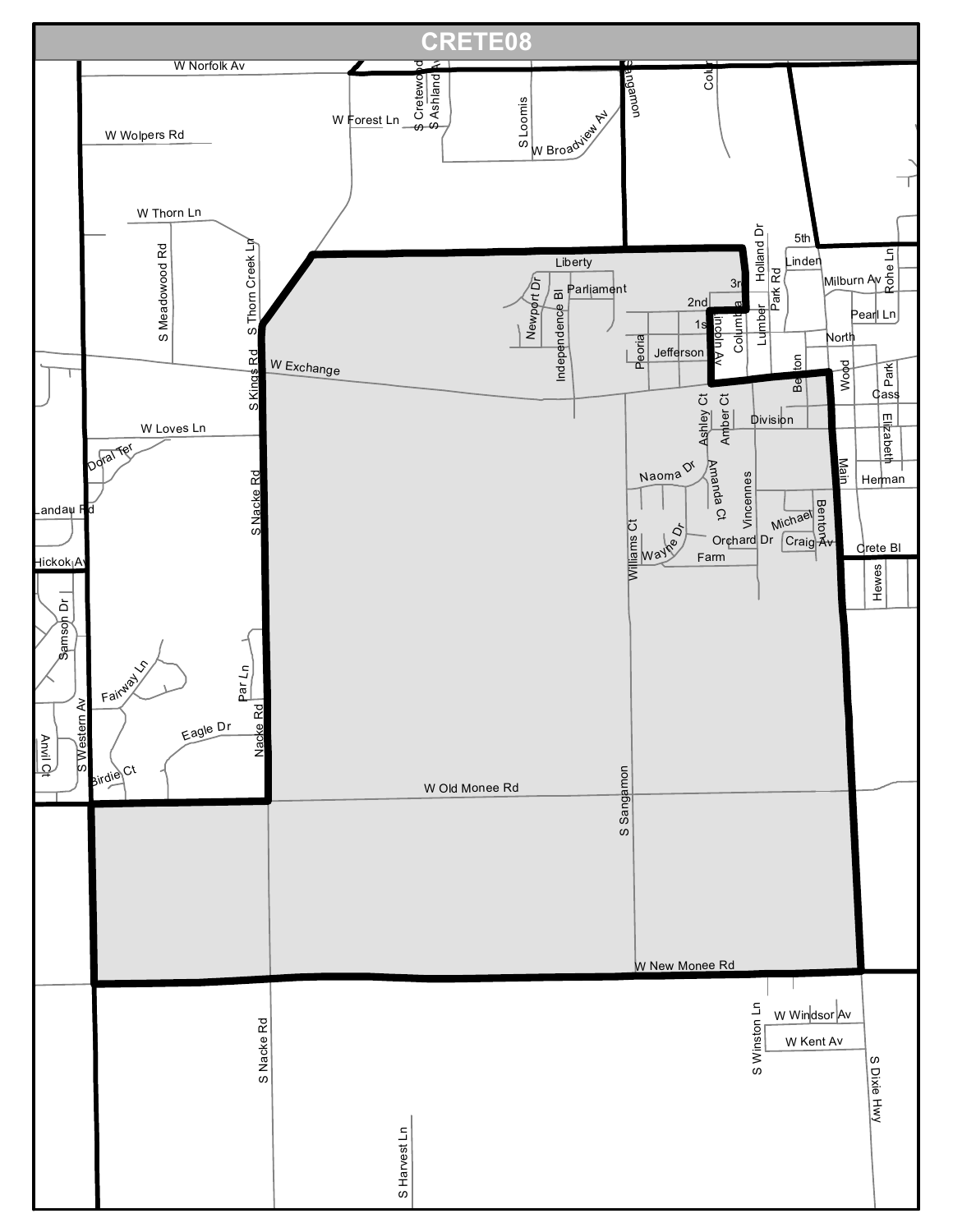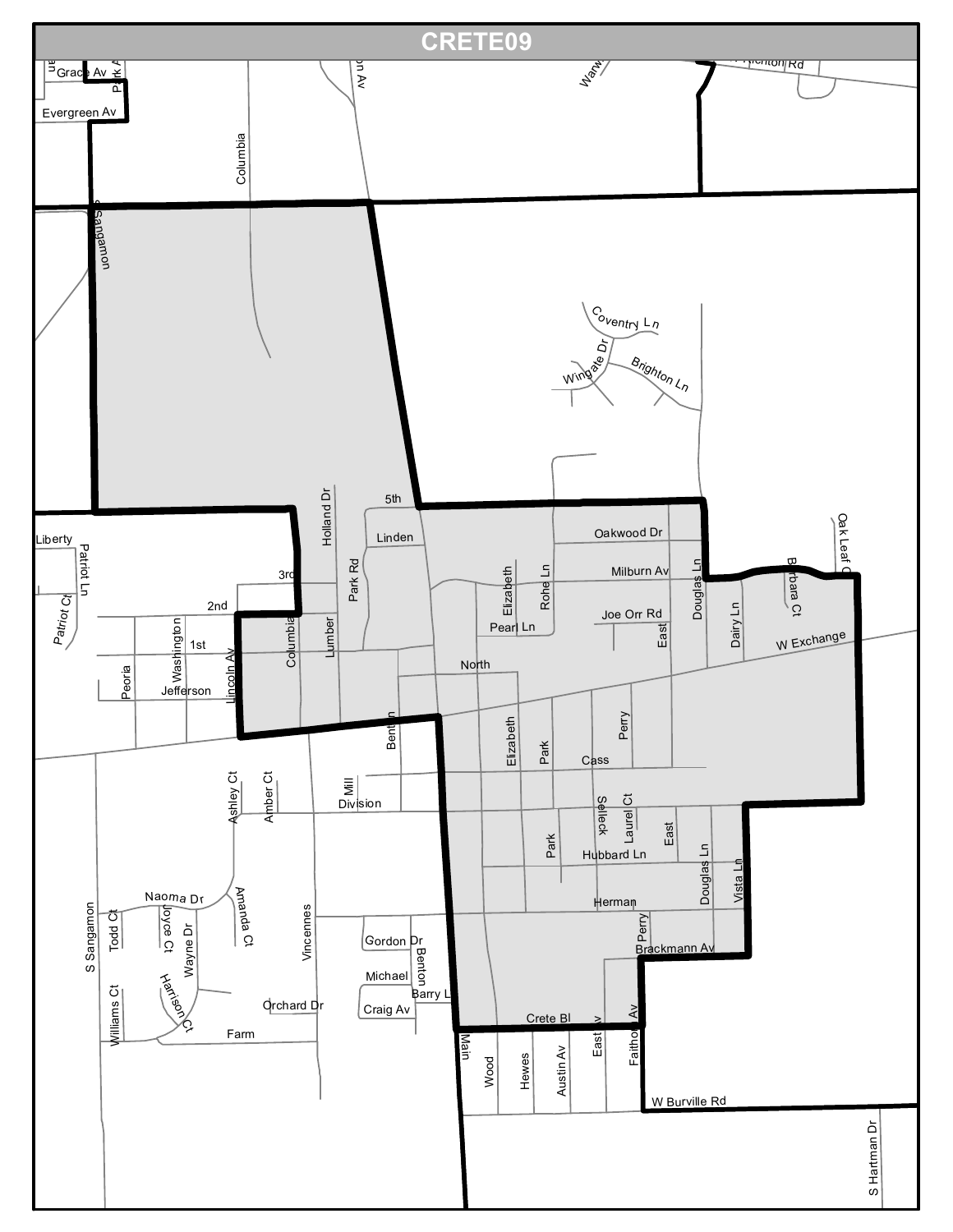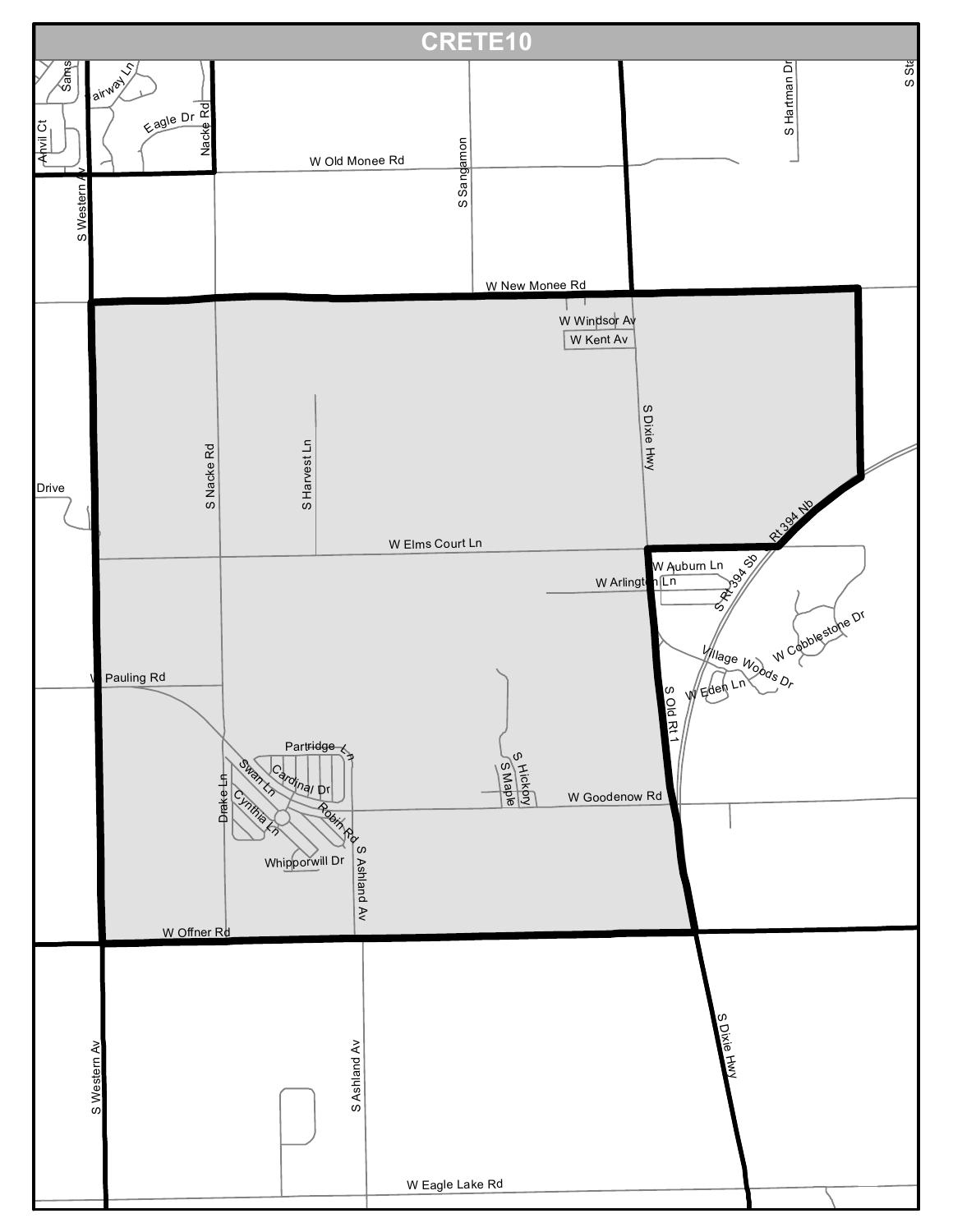